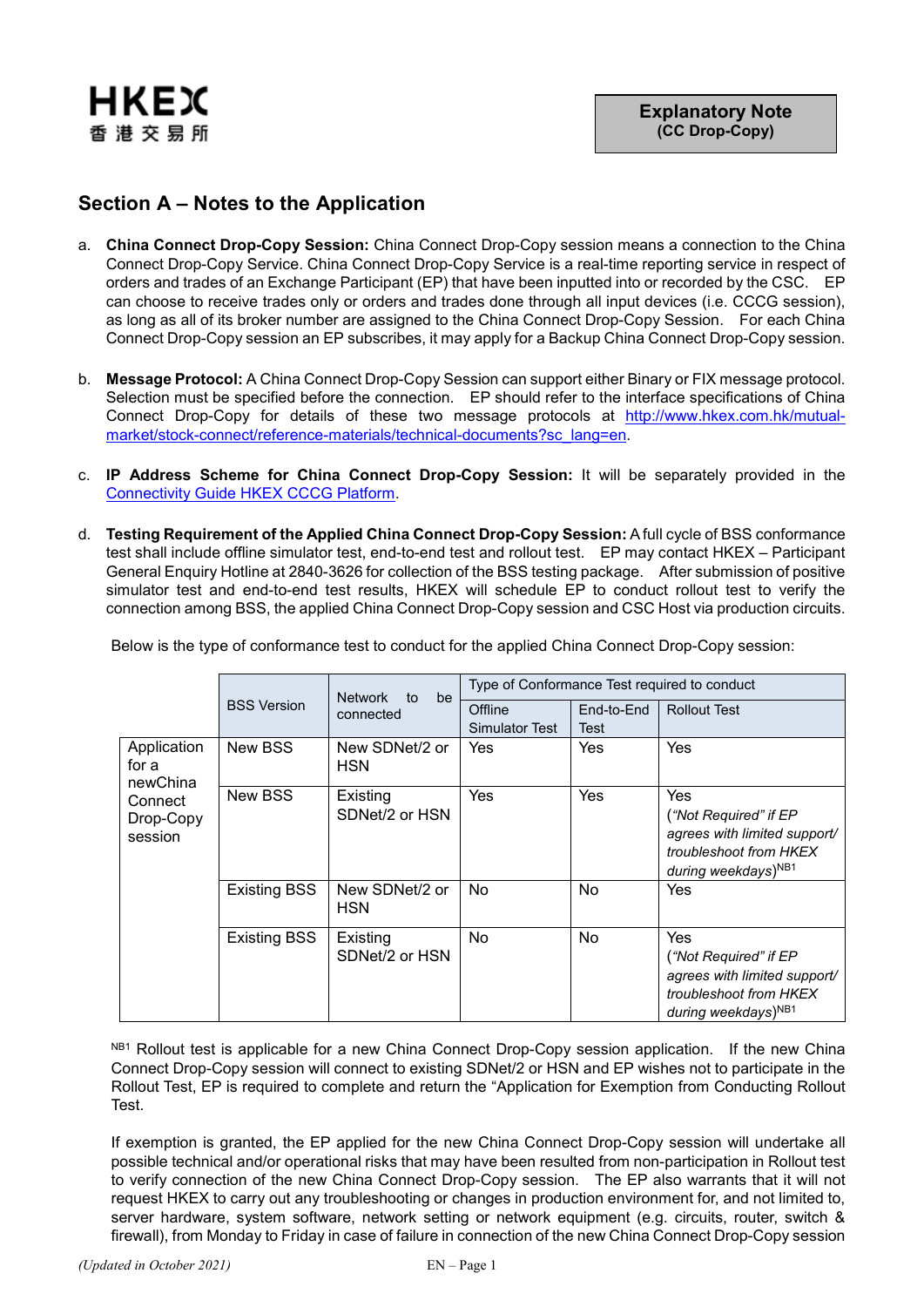during initial rollout.

- e. **Rollout the New China Connect Drop-Copy Session:** EP may rollout the new China Connect Drop-Copy session after successful completion of required test(s), submission of offline simulator test confirmation reply, end-to-end test confirmation reply, execution checklist (if applicable), BSS Declaration and rollout notification to HKEX by giving not less than 1 week in advance notice.
- f. **Relocation of Existing Circuits Connected to BSS Connecting to China Connect Drop-Copy Session:**  EP has to inform HKEX by submitting the "Requisition Form for Change of BSS Connection Information for [China Connect Central Gateway \(CCCG\) Trading / Drop Copy Session"](https://www.hkex.com.hk/-/media/HKEX-Market/Services/Rules-and-Forms-and-Fees/Forms/Securities-(Stock-Connect)/Trading/Operations/Trading-Device/Requisition_Form_for_Change_of_BSS_Connection_Information_CCCG.pdf?la=en) at least 3 trading days in advance prior to the effective date. EP is required to participate in the Rollout Test. If an EP wishes not to participate in the Rollout test, it is required to complete and return the "Application for Exemption from Conducting Rollout Test". If the exemption is granted, the EP undertakes all possible technical and/or operational risks that may have been resulted from non-participation in Rollout Test to verify connection of the BSS after relocation. The EP also warrants that it will not request HKEX to carry out any troubleshooting or changes in production environment for, and not limited to, server hardware, system software, network setting or network equipment (e.g. circuits, router, switch & firewall), from Monday to Friday in case of failure in connection of the BSS after the relocation.
- g. **Broker Number Assignment:** Each China Connect Drop-Copy session is required to assign at least one broker number and the maximum is 80 broker numbers. Each EP cannot have more than 80 broker numbers in total, regardless of the number of trading devices operated by EP. The same broker number can be assigned to one or more China Connect Drop-Copy session of the same EP.
- h. **Circuit and Network Switch Installation:** Dual-circuit connection is required for connecting each China Connect Drop-Copy session to CSC. EP can either install dedicated dual circuits for China Connect Drop-Copy session(s), or can share the same dual circuits of China Connect Drop-Copy session(s) with other HKEX applications, depending on the type of network subscription. Please refer to the table below for details. EP should ensure sufficient bandwidth to meet the needs of different HKEX applications, and consider system resiliency.

|                               | Other HKEX applications allowed to share same circuits with China Connect<br><b>Drop-Copy session(s)</b> |        |       |           |       |             |
|-------------------------------|----------------------------------------------------------------------------------------------------------|--------|-------|-----------|-------|-------------|
| Type of network subscription  | CCCG                                                                                                     | OMD-CC | OCG-C | Drop-Copy | OMD-C | Kill Switch |
| (i) SDNet/2 circuit           |                                                                                                          |        |       |           |       |             |
| (ii) SDNet/2 ASP connection   |                                                                                                          |        |       |           |       |             |
| $(iii)$ HSN                   |                                                                                                          |        |       |           |       |             |
| (iv) HSN Virtual Port Service |                                                                                                          |        |       |           |       |             |

✓ *allow to share same circuits with China Connect Drop-Copy Session(s)*

*X not allow to share same circuits with China Connect Drop-Copy Session(s)*

Type of network subscription:

(i) via SDNet/2 circuits provided by Accredited Vendor. The contact information of Accredited Vendor is posted at HKEX website

[https://www.hkex.com.hk/Services/Connectivity/SDNet-2/Securities-Trading-\(OTPC-Shanghai-and-](https://www.hkex.com.hk/Services/Connectivity/SDNet-2/Securities-Trading-(OTPC-Shanghai-and-Shenzhen-Connect)?sc_lang=en)[Shenzhen-Connect\)?sc\\_lang=en.](https://www.hkex.com.hk/Services/Connectivity/SDNet-2/Securities-Trading-(OTPC-Shanghai-and-Shenzhen-Connect)?sc_lang=en)

(ii) via SDNet/2 Application Service Provider (ASP) connection provided by ASP. ASP subscribes SDNet/2 circuits from Accredited Vendor, provides shared SDNet/2 circuit connectivity to multiple EPs, and manages the network connectivity on behalf of its service subscribers. However, there is a cap on the number of EPs and turnover market share on each SDNet/2 ASP connection to minimize concentration risk. EP may check with the ASP for details before subscribing to the services. In addition, EP should check with the ASP the circuit number, IP addresses and installation date in order to fill in the form of Application for China Connect Central Gateway Session.

For more information on ASP connection, please refer to "Frequently Asked Questions" of SDNet/2 on HKEX website [http://www.hkex.com.hk/Global/Exchange/FAQ/Securities-Market/Trading/SDNET-](http://www.hkex.com.hk/Global/Exchange/FAQ/Securities-Market/Trading/SDNET-2?sc_lang=en)[2?sc\\_lang=en.](http://www.hkex.com.hk/Global/Exchange/FAQ/Securities-Market/Trading/SDNET-2?sc_lang=en)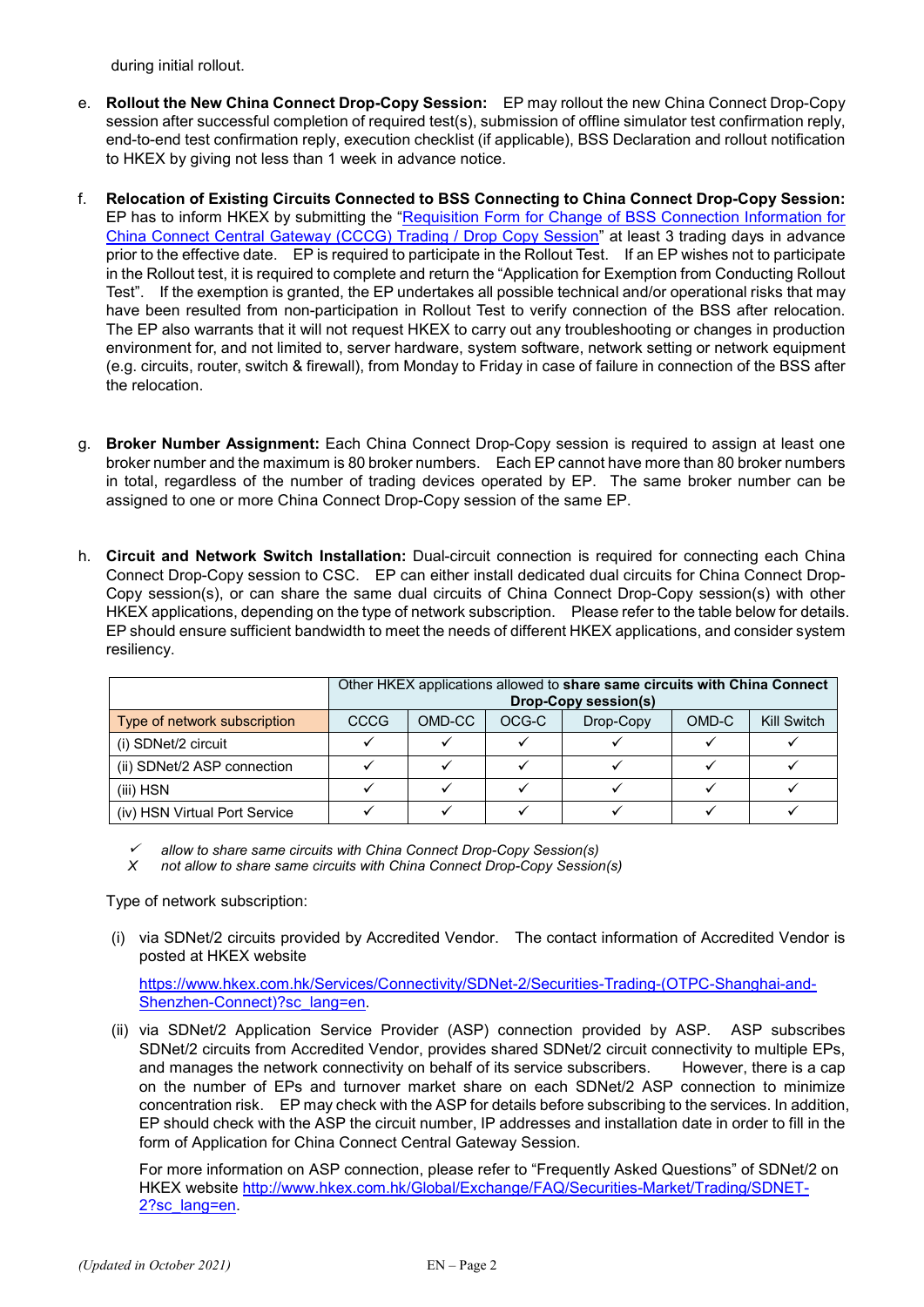- (iii) via HKEX Service Network (HSN) provided by HKEX Hosting Services. The contact information of HKEX Hosting Services is posted at HKEX website [http://www.hkex.com.hk/services/connectivity/hosting-services?sc\\_lang=en.](http://www.hkex.com.hk/services/connectivity/hosting-services?sc_lang=en)
- (iv) via HSN Virtual Port Service provided by HKEX Hosting Services Approved ASP. Multiple EP's trading facilities can be aggregated on the same HSN connection. However, there is a cap on number of EPs and turnover market share on each aggregated HSN connection to minimize the concentration risk. EP may check with the HKEX Hosting Services Approved ASP before subscribing to the services. In addition, EP should check with the HKEX Hosting Services Approved ASP circuit number, IP addresses and installation date in order to fill in the form of Application for China Connect Central Gateway.

EP is responsible for arranging with network provider directly for circuits and network switch(es) installation, quotation and billing arrangement. EP should ensure the readiness of circuits and network switch(es) prior to connecting to China Connect Drop-Copy session. For further details on network configuration, EP should refer to the [Connectivity Guide HKEX CCCG Platform.](http://www.hkex.com.hk/-/media/hkex-market/mutual-market/stock-connect/reference-materials/technical-documents/cccg-specifications/hkex_cccg_connectivity_guide)

For market data related arrangement, please contact HKEX-IS by sending email to [marketdata@hkex.com.hk.](mailto:marketdata@hkex.com.hk)

i. **Bandwidth Requirement:** The minimum bandwidth requirement for China Connect Drop-Copy session is listed below:

| <b>China Connect Drop-Copy Session</b> | Minimum Bandwidth Requirement |  |  |
|----------------------------------------|-------------------------------|--|--|
| With Orders and Trades                 | 60 Kbps/Throttle              |  |  |
| With Trades Only                       | 20 Kbps/Throttle              |  |  |

China Connect Drop-Copy session will include orders and trades from the CCCG sessions of the assigned broker number. EP should estimate number of throttles to be utilized for each China Connect Drop-Copy session base on its own trading pattern.

- j. **Monthly Fee for China Connect Drop-Copy Session/ Backup China Connect Drop-Copy Session:** The monthly fee is calculated on a full calendar month basis and will be based on number of rolled out sessions as at the first trading day of each month. A new China Connect Drop-Copy session/Backup China Connect Drop-Copy session rolled out on the  $2<sup>nd</sup>$  trading day or afterwards during the month will be charged of the monthly fee in the following month. There will be no refund of China Connect Drop-Copy session/Backup China Connect Drop-Copy session fee for the month if the termination is effective during the month. Please refer to Section B – "Fees and Charges" for details of charges.
- k. **Backup Arrangement for China Connect Drop-Copy Session:** In order to reduce service impact to EPs due to failure of China Connect Drop-Copy session, for each China Connect Drop-Copy session, EP may apply for a backup China Connect Drop-Copy session for connection from a backup device in its office or in its business continuity centre by providing a maximum 3 additional IP address to HKEX for same Comp ID. EP can connect to its backup China Connect Drop-Copy session via the backup device and continue the service without notifying HKEX. EP should take note that at any time, only one of the 4 IP addresses (i.e. 1 primary and 3 backup IPs) is allowed to connect by using the assigned Comp ID.